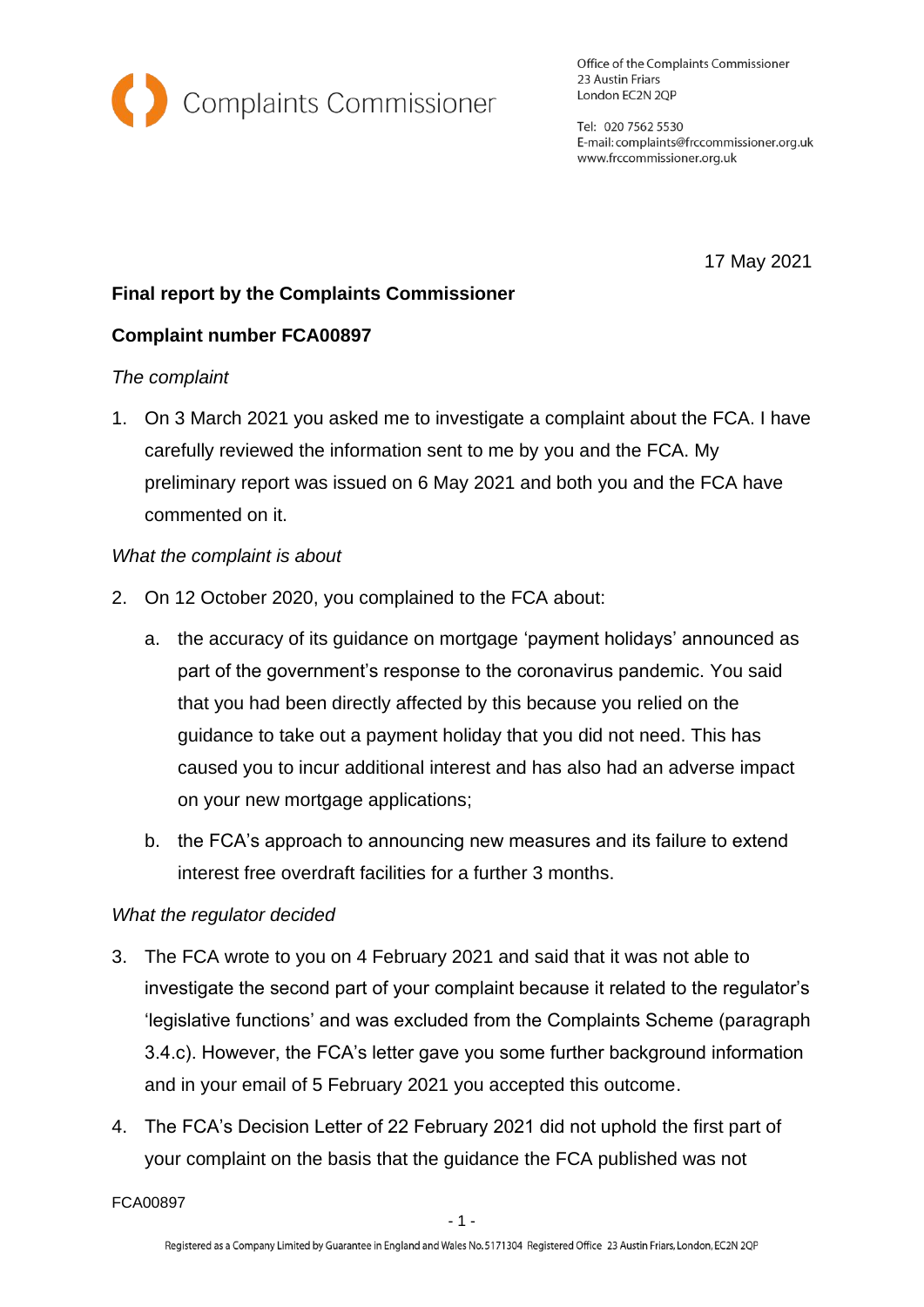incorrect or incomplete and that lending decisions are commercial matters for firms.

### *Why you are unhappy with the regulator's decision*

5. You are dissatisfied with the FCA's response to the first part of your complaint and have asked me to conduct 'a thorough and impartial review'.

#### *Preliminary points*

6. You also made a complaint to your bank, which was partly upheld. You have told me that you decided not to pursue this complaint to the Financial Services Ombudsman (FOS), which is the organisation set up to consider individual complaints about a firm.

#### *My analysis*

- 7. The FCA published guidance for firms on mortgages and coronavirus on 20 March 2020: [https://www.fca.org.uk/firms/mortgages-coronavirus-guidance-firms.](https://www.fca.org.uk/firms/mortgages-coronavirus-guidance-firms) I am satisfied that this guidance makes clear that it applies solely to the exceptional circumstances of COVID-19. The statement: 'There should be no negative impact on the customer's credit file because of the payment holiday' must be understood in this context.
- 8. The guidance was updated in June and November 2020. In your comments on my preliminary report you have asked me and the FCA to 'categorically confirm in writing that Martin Lewis' TV show had nothing to do with FCA suddenly publishing revised guidelines on mortgage payment holiday as soon as Martin Lewis exposed the flaws in the guidelines around mid 2020?'. The FCA has told me that the guidance was issued under its emergency powers as finalised guidance. It then sought comments on draft updates before finalising updated guidance to extend payment deferrals in June 2020, and subsequently in November 2020.
- 9. The FCA's internal files show an awareness that some consumers had understood government and industry statements to mean that their access to credit would be unaffected. This was never the case but in view of this misunderstanding the FCA took steps to make the position even clearer in its